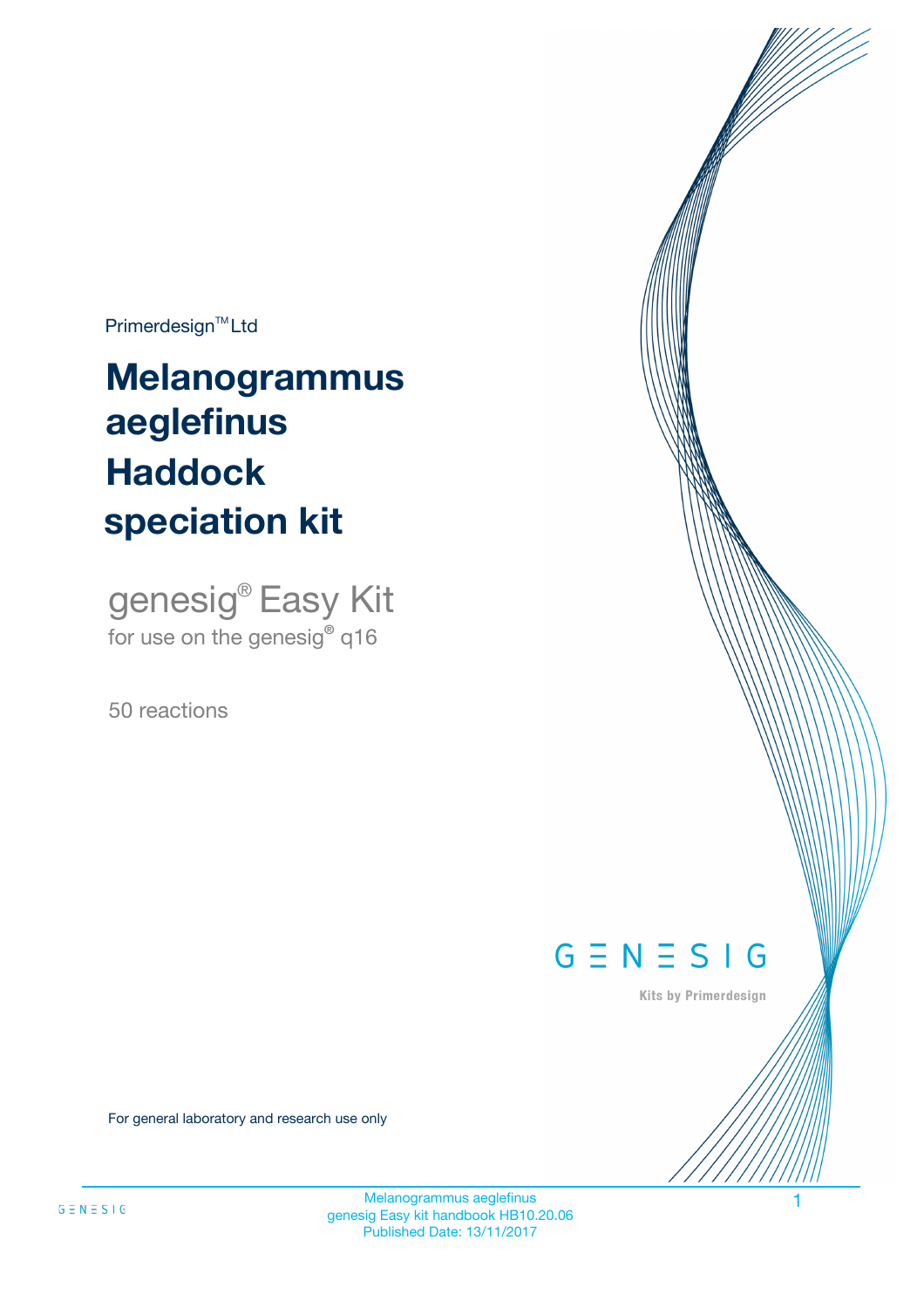# genesig® Easy: at a glance guide

#### **For each DNA test**

| Component            | Volume          | Lab-in-a-box pipette |  |
|----------------------|-----------------|----------------------|--|
| Haddock reaction mix | $10 \mu$        |                      |  |
| Your DNA sample      | 10 <sub>µ</sub> |                      |  |

#### **For each positive control**

| Component                 | Volume          | Lab-in-a-box pipette |  |
|---------------------------|-----------------|----------------------|--|
| Haddock reaction mix      | 10 <sub>µ</sub> |                      |  |
| Positive control template | 10 <sub>µ</sub> |                      |  |

#### **For each negative control**

| Component            | <b>Volume</b>   | Lab-in-a-box pipette |  |
|----------------------|-----------------|----------------------|--|
| Haddock reaction mix | $10 \mu$        |                      |  |
| <b>Water</b>         | 10 <sub>µ</sub> |                      |  |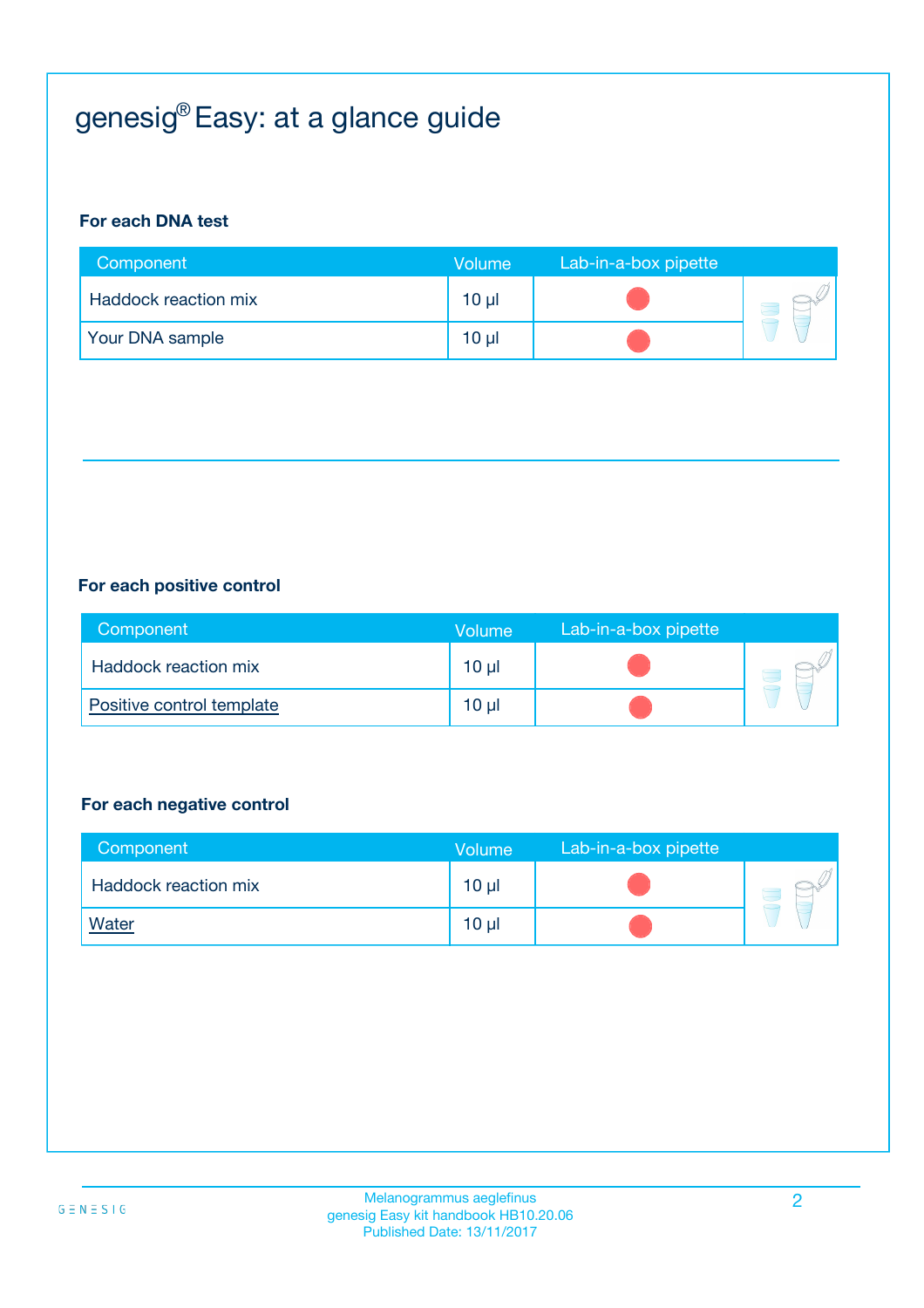# Kit Contents



# Reagents and equipment to be supplied by the user

#### **genesig® q16 instrument**

#### **genesig® Easy DNA/RNA Extraction Kit**

This kit is designed to work well with all processes that yield high quality DNA but the genesig Easy extraction method is recommended for ease of use.

#### **genesig® Lab-In-A-Box**

The genesig Lab-In-A-Box contains all of the pipettes, tips and racks that you will need to use a genesig Easy kit. Alternatively if you already have these components and equipment then these can be used instead.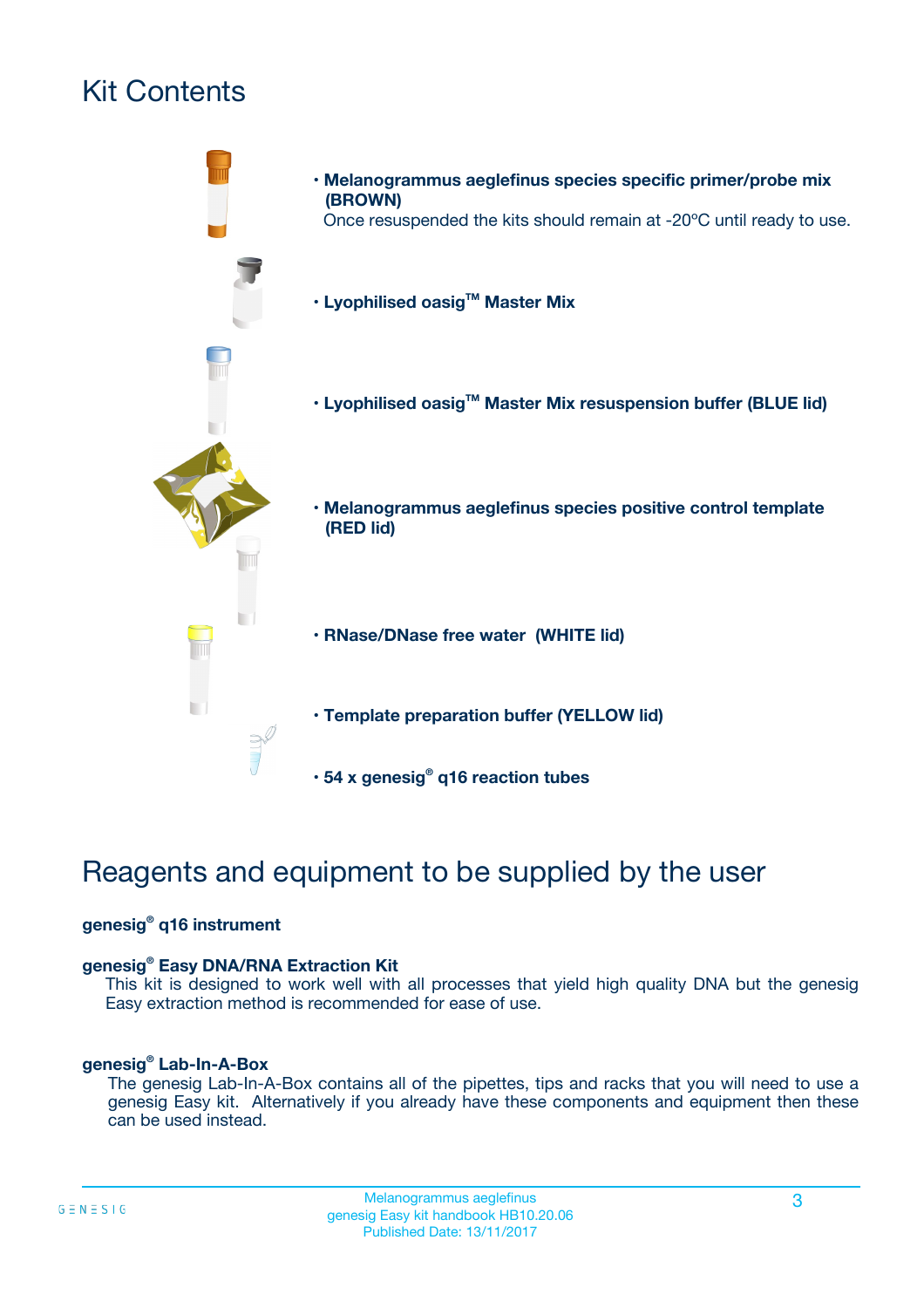# Step-by-step guide

### 1. Create your reaction mix



Use the blue pipette to transfer 500µl**\*** of the oasig Master Mix resuspension buffer into the tube of lyophilised oasig Master Mix and mix well by gently swirling. Then transfer all of that master mix into the brown tube labelled Haddock primers/probe.

**\***Transfering 525µl of the oasig Master Mix resuspension buffer to your oasig Master Mix (instead of the 500µl recommended above) will enable you to take full advantage of the 50 reactions by accounting for volume losses during pipetting. In order to do so with the genesig Easy fixed volume pipettes use 1x blue, 2x red and 1x grey pipettes to make the total volume. Please be assured that this will not adversely affect the efficiency of the test.

Cap and shake tube to mix. A thorough shake is essential to ensure that all components are resuspended. **Failure to mix well can produce poor kit performance.**

Leave to stand for 5 minutes. Now your reaction mix is ready to use.

Store the reaction mix in the freezer from hereon.

#### Top tip

- Ensure that the reaction mix is mixed thoroughly before each use by shaking.
- **•** Once resuspended do not expose genesig Easy kit to temperatures above -20°C for longer than 30 minutes at a time.

# 2. Add reaction mix to all reaction tubes



For every reaction to be run, use the red pipette to add 10µl of your Haddock reaction mix to every tube.

#### Top tip

- Always pipette the reaction mix directly into the bottom of the tube.
- You can label the tube lids to aid your reaction setup but avoid labelling tube sides.

#### Melanogrammus aeglefinus **4** and 4 and 4 and 4 and 4 and 4 and 4 and 4 and 4 and 4 and 4 and 4 and 4 and 4 and 4 and 4 and 4 and 4 and 4 and 4 and 4 and 4 and 4 and 4 and 4 and 4 and 4 and 4 and 4 and 4 and 4 and 4 and 4 a genesig Easy kit handbook HB10.20.06 Published Date: 13/11/2017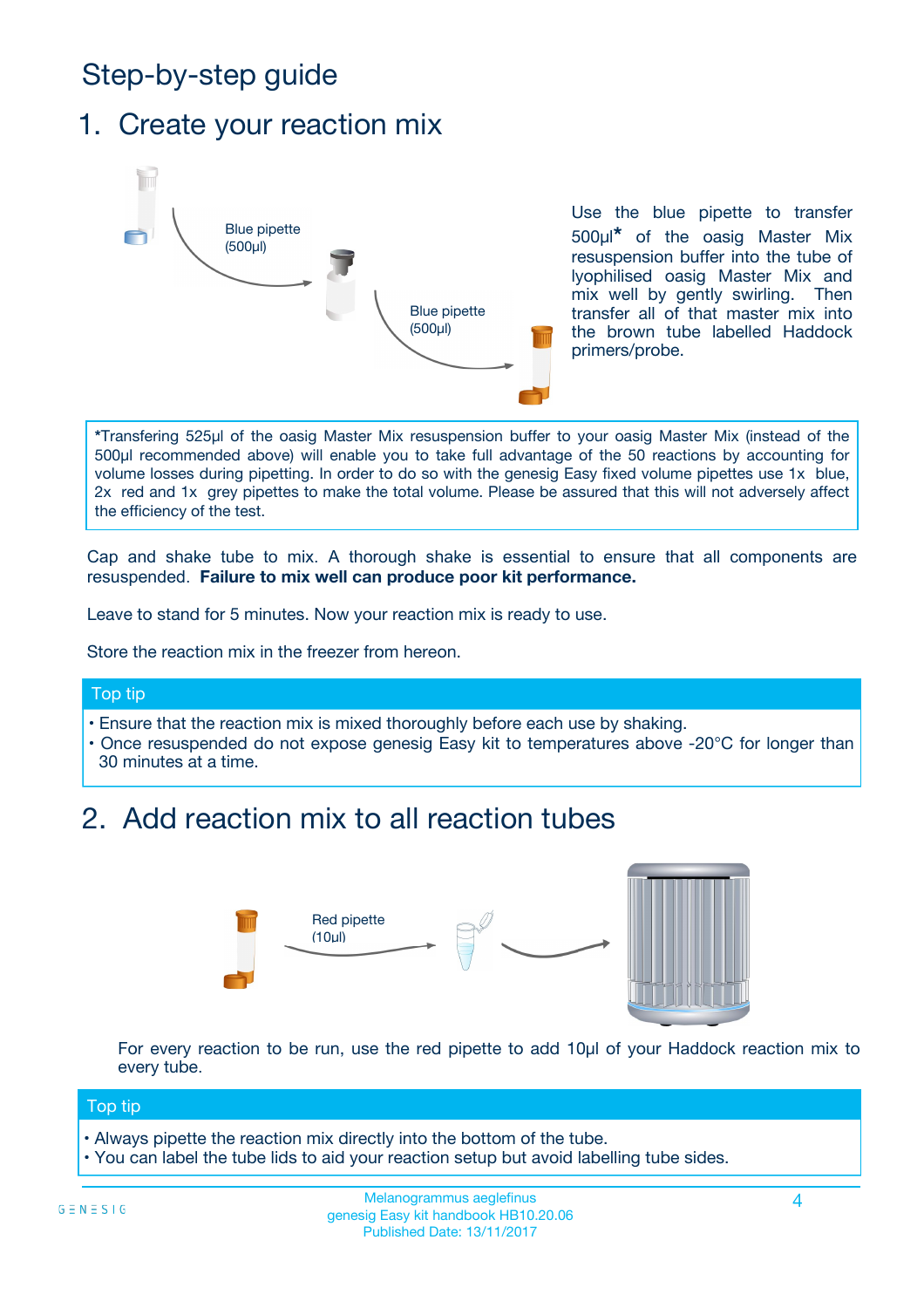### 3. Negative control



For each test you will require a negative control. Instead of DNA, water is used. This sample should prove negative thus proving that all of your positive samples really are positive.

To create a negative control reaction simply use the red pipette to add 10µl of the water to the required reaction tubes. Close these tubes after adding the water.

Because some genesig kit targets are common in the environment you may occasionally see a "late" signal in the negative control. The q16 software will take this into account accordingly.

#### Top tip

**•** Always add the water to the side of the tube to reduce the introduction of bubbles.

### 4. Set up a test



For each sample you wish to analyse, use the red pipette to add 10µl of your DNA sample to the required reaction tubes. Close these tubes after adding the sample. Always change pipette tips between samples.

#### Top tip

**•** Always add the DNA sample to the side of the tube to reduce the introduction of bubbles.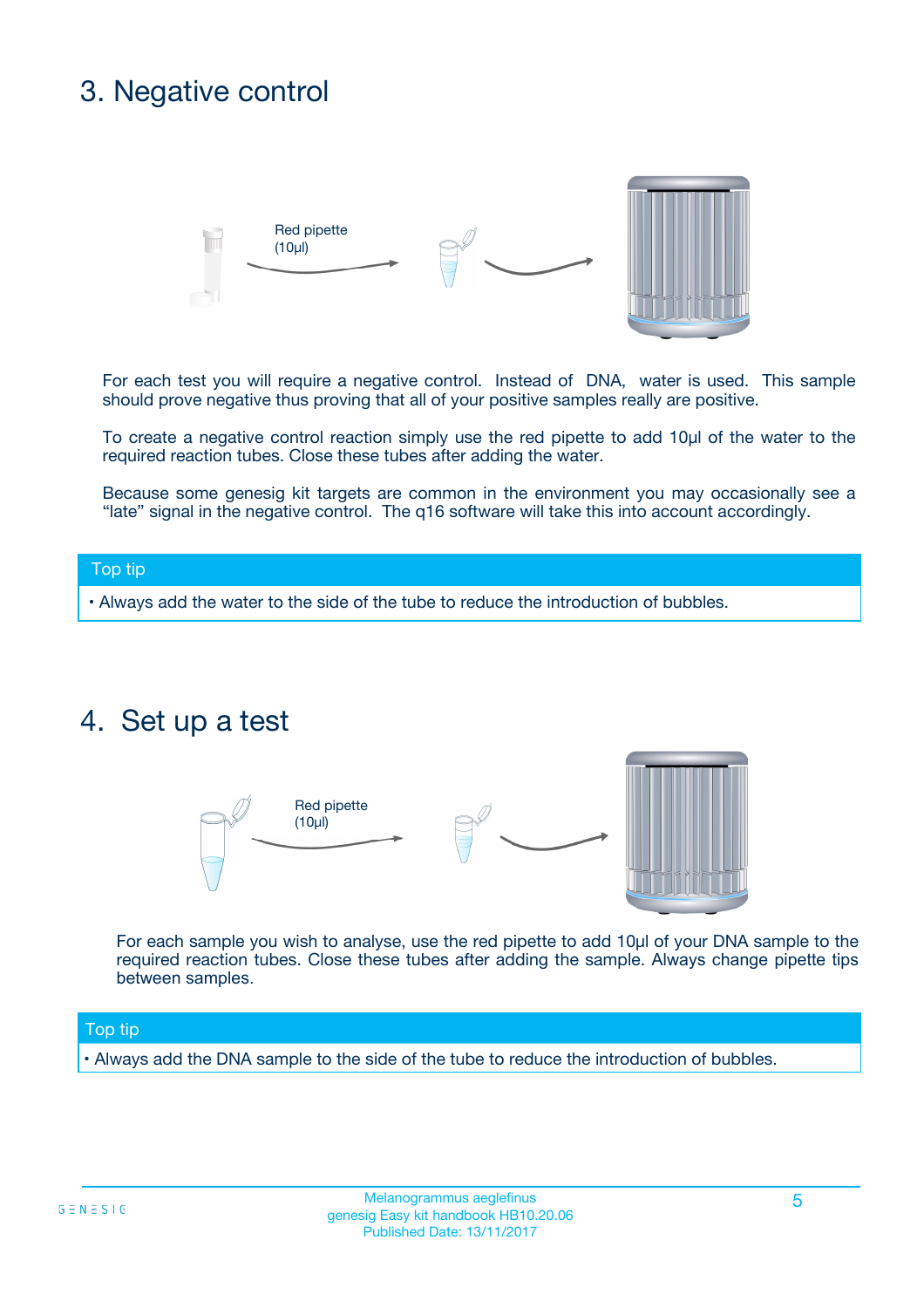# 5. Positive control



Use the white pipette to transfer 200µl of template preparation buffer into the positive control template tube. Cap and shake tube to mix.

Each time you run a test you will require a positive control. This is a small portion of DNA from your species of interest. It serves two purposes:

1. It will always test positive so it shows that everything is working as it should be.

2. The q16 software knows how much DNA is present in the positive control. It uses this information to internally calibrate every test. This is essential to give accurate information about the percentage of DNA in your sample that is from your species of interest.

To create a positive control reaction, simply use 10µl of the positive control instead of your DNA sample.



Take great care when setting up your positive control. The positive control template has the potential to give you a false positive signal in your other samples. Set positive controls up last after all other sample tubes are closed. Always change pipette tips between samples. You may even choose to set up positive controls in a separate room.

#### Top tip

**•** Always add the positive control to the side of the tube to reduce the introduction of bubbles.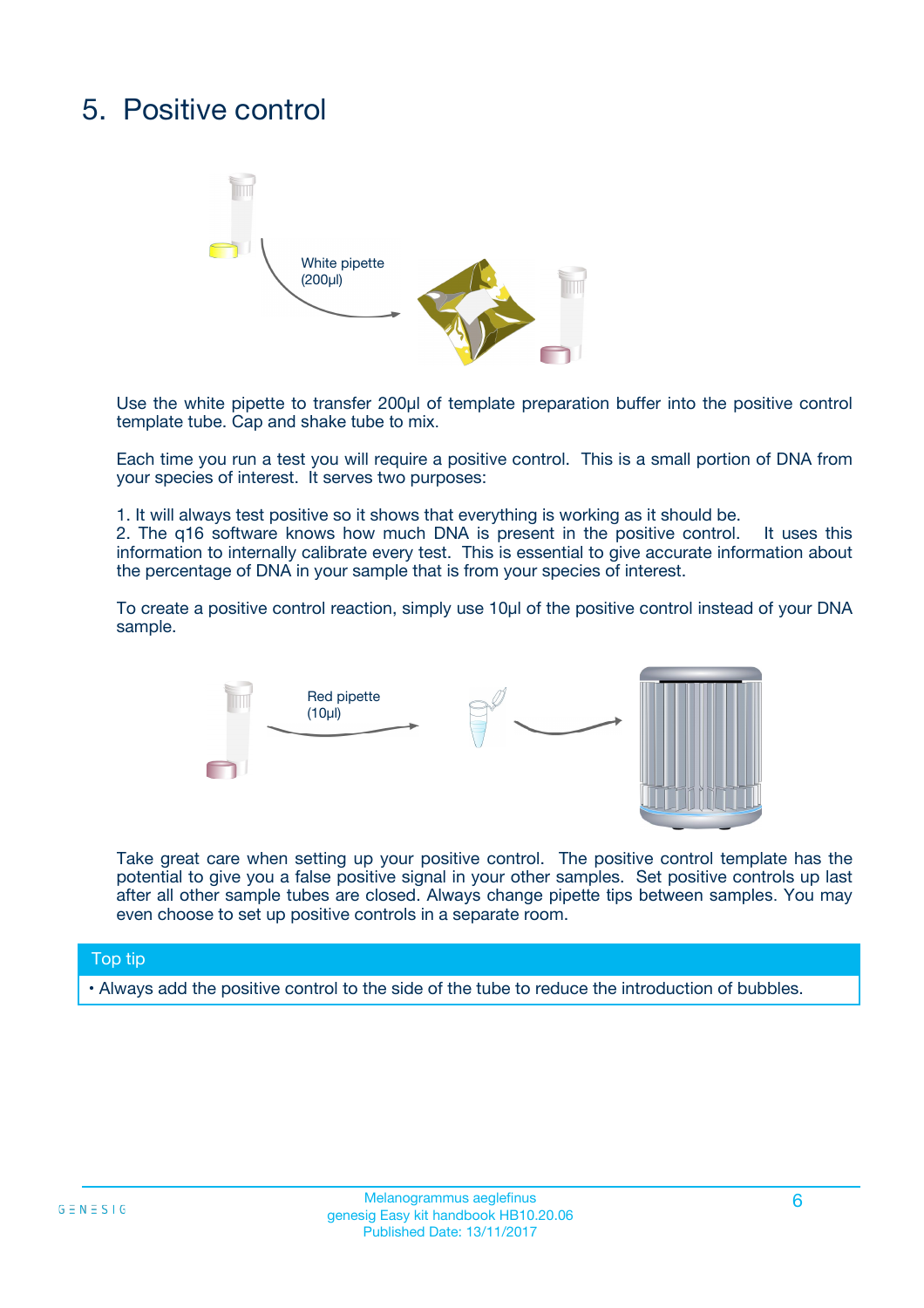# 6. Running the test

Place the tubes into the correct positions in your q16 as defined by the software, this may include positioning of empty tubes to ensure that the q16 lid is balanced. The run can then be started.

|                      | genesig q16 PCR software - 1.2                                                    |                                     | $\qquad \qquad \Box$                                                                    |
|----------------------|-----------------------------------------------------------------------------------|-------------------------------------|-----------------------------------------------------------------------------------------|
|                      | Unsaved (New Experiment 2<br>$\overline{\phantom{a}}$<br><b>Open Experiments:</b> | <b>E</b> Open<br>Save<br>$\Box$ New | Save As<br><b>B</b> Close<br>$G \equiv N \equiv S \mid G$<br><b>&amp; Configuration</b> |
| Stages:              | Setup<br><b>Results</b>                                                           |                                     |                                                                                         |
| <b>Notes</b>         |                                                                                   | <b>Samples</b>                      | <b>Tests</b>                                                                            |
|                      | <b>Name and Details</b>                                                           | Note<br>Color<br>Name               | Note<br>Color<br>Name                                                                   |
|                      | New Experiment 2017-10-26 11:06                                                   | Sample 1                            | 유<br>÷<br>Test <sub>1</sub>                                                             |
|                      | Kit type: genesig® Easy Target Detection kit                                      | Sample 2                            |                                                                                         |
|                      | Instrument Id.:                                                                   | Sample 3                            | $\qquad \qquad \blacksquare$<br>$\qquad \qquad \blacksquare$                            |
|                      | <b>Run Completion Time:</b>                                                       | Sample 4                            |                                                                                         |
| <b>Notes</b>         | $\blacktriangle$<br>$\mathbf{v}$                                                  | Sample 5                            | ♦<br>4<br>÷<br>€                                                                        |
| <b>Well Contents</b> |                                                                                   |                                     | <b>Run</b>                                                                              |
| Pos.                 | Test                                                                              | Sample                              | <b>Run Status</b>                                                                       |
| 1                    | Test 1                                                                            | <b>Negative Control</b>             | $\blacktriangle$                                                                        |
| $\overline{2}$       | Test 1                                                                            | <b>Positive Control</b>             |                                                                                         |
| 3                    | Test 1                                                                            | Sample 1                            | Show full log                                                                           |
| $\overline{4}$       | Test 1                                                                            | Sample 2                            |                                                                                         |
| 5                    | Test 1                                                                            | Sample 3                            | <b>Run Control</b>                                                                      |
| 6                    | Test 1                                                                            | Sample 4                            |                                                                                         |
|                      | Test 1                                                                            | Sample 5                            |                                                                                         |
|                      |                                                                                   |                                     |                                                                                         |
| $\overline{7}$<br>8  |                                                                                   |                                     | Abort Run<br>$\triangleright$ Start Run<br>$\overline{\mathbf{v}}$                      |

#### Top tip

- Before loading tubes into the q16, check for bubbles! Flick the bottom of the tubes to remove any bubbles that may have formed during the test setup.
- Apply centrifugal force with a sharp wrist action to ensure all solution is at the bottom of the reaction tube.
- When repeating a test you can use a previous file as a template by clicking 'open' then selecting File name > Files of Type > Experiment file as template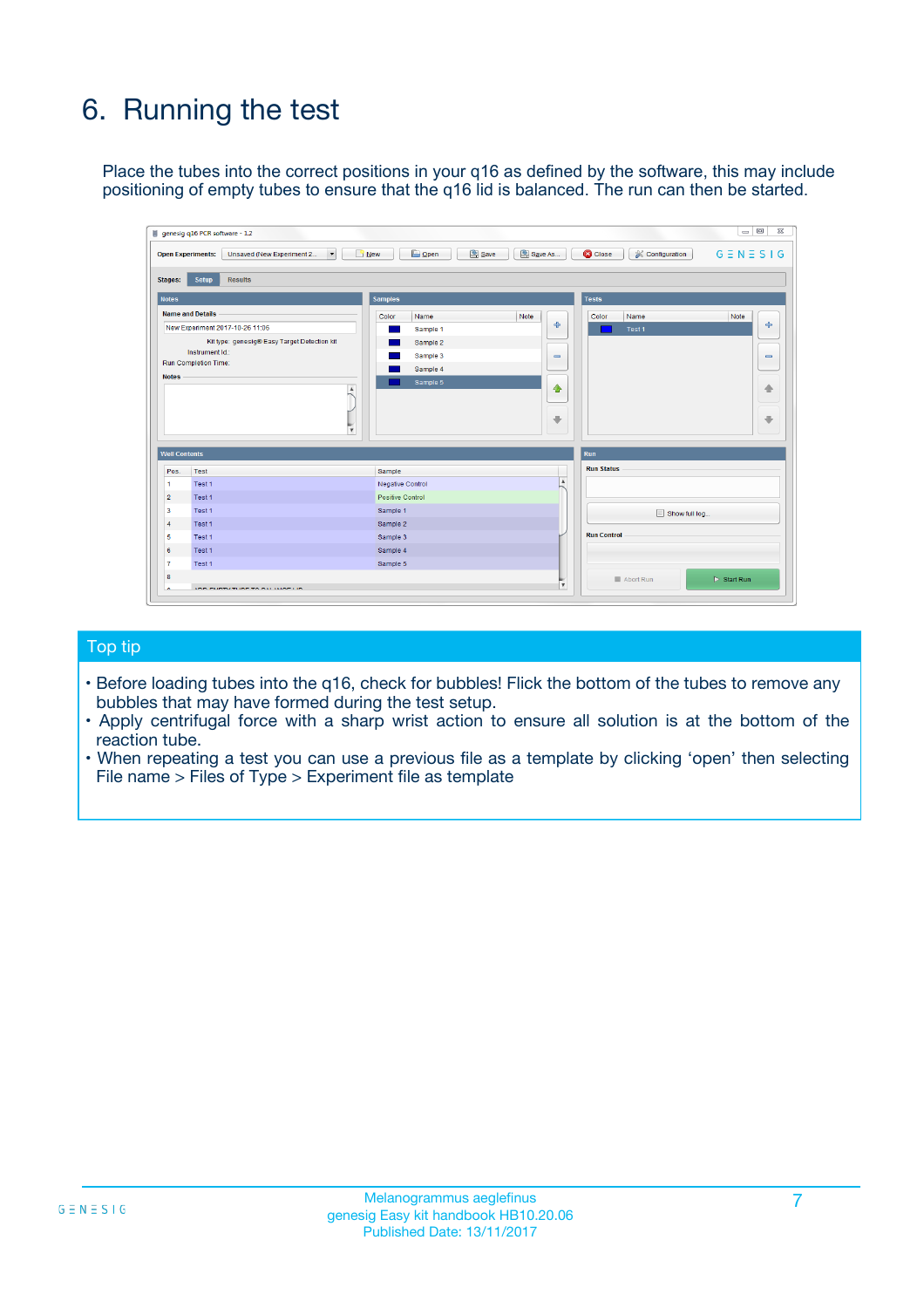### What do my results mean?

Analysis of your data is carried out automatically by the genesig q16. The following information is designed to help you fully understand a result or to troubleshoot:

### "Positive"

#### **Explanation**

Your sample has produced a positive result. Your target of interest is present and you can use the reported percentage.

### "Negative"

#### **Explanation**

Your sample has produced a negative result. The target is not present in your sample.

### "Test contaminated"

#### **Explanation**

The Negative Control should be completely free of any DNA. If you see this error message it means that at some point during the setup, the Negative Control has been contaminated with DNA and has given a positive signal. This contamination has invalidated the test. The Positive Control and your test samples are both possible sources of contaminating DNA. The genesig q16 reaction tubes from previous runs will also contain very high amounts of DNA so it is important that these are carefully disposed of after the run is completed and NEVER OPENED. It may be the case that your kits have become contaminated which will lead to the same problem occurring repeatedly.

#### **Solutions**

1. Clean your working area using a commercial DNA remover solution to ensure the area is DNA free at the start of your run and re-run the test

2. If the problem persists then the kit has become contaminated and it will have to be discarded and replaced with a new kit. When you open the new kit, run a simple test to show that changing the kit has solved the problem. Prepare a test which includes only the Positive Control, the Negative Control and one 'mock sample'. For the 'mock sample' add water instead of any sample DNA. The result for the Negative Control and the mock sample should be negative indicating that contamination is no longer present.

#### **Preventive action**

An ideal lab set-up has a 'Clean area' where the test reagents are prepared and a 'sample area' where DNA samples and the Positive Control template are handled. The best workflow involves setting up all the test components (excluding the positive control template) in the clean area and then moving the tests to the sample area for sample and Positive Control addition. If this method is followed then the kit components are always kept away from possible sources of contamination. For extra security the Negative Control can be completely prepared and sealed in the clean area. All work areas should be decontaminated regularly with DNA remover.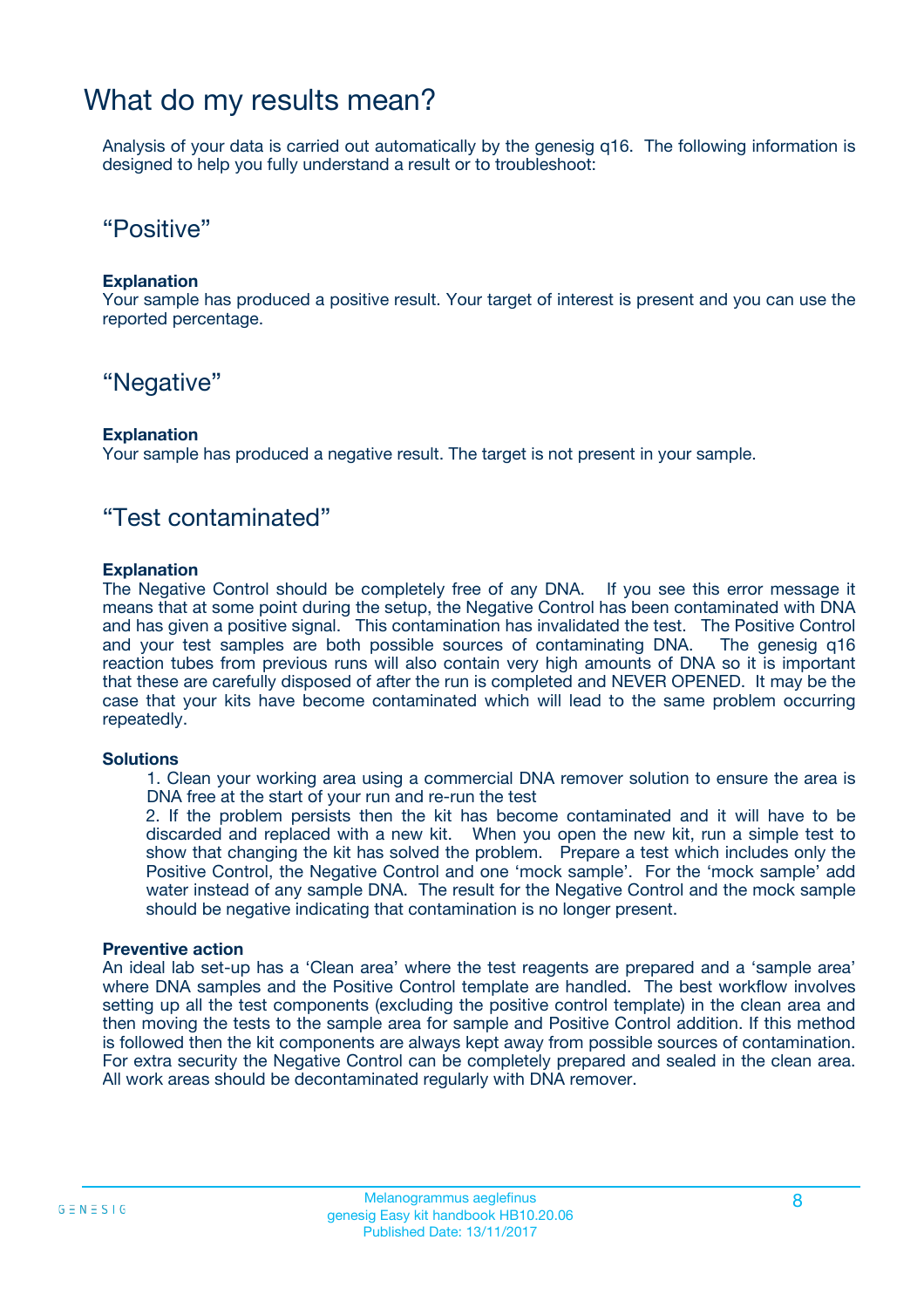#### **Explanation - If positive control has failed**

The test has failed because the Positive Control has not worked. The Positive Control is present to show that all aspects of the test are working correctly together. When this control test fails, the test as a whole is invalidated. This finding indicates that a problem has occurred in the reaction set-up part of the experiment and has nothing to do with sample preparation.

#### **Solutions**

- 1. Check the entire workflow and test set-up to look for any user errors, then repeat the test e.g. have the right colour pipettes and solutions been used with the correct tubes?
- 2. Ensure the positive and negative controls are inserted into the correct wells of your q16.

3. A component of the test may have 'gone off' due to handing errors, incorrect storage or exceeding the shelf life. When you open a new kit, run a simple test to show that changing the kit has solved the problem. Prepare a test which includes only the Positive Control, the Negative Control and one 'mock sample'. For the 'mock sample' add internal control template instead of any sample DNA. If the Positive Control works, the mock sample will now be called as a negative result.

#### **Explanation - If positive control has passed**

The test has failed because the sample is not suitable for qPCR testing. This particular sample has failed because it contains one or more factors that are inhibitory to PCR. This has compromised accuracy and precision of the quantitative reporting, resulting in a reported speciation percentage greater than 100%.

#### **Solutions**

- 1. Dilute the extracted sample 1:10 in water to "dilute out" the PCR inhibitors.
- 2. Check the sample preparation protocol to look for any user errors, then repeat.

3. PCR inhibitors can result from overloading the DNA/RNA sample preparation protocol with too much starting material. Try reducing the amount of starting material (by a factor of 2) then repeat.

### "Positive result lower than test sensitivity"

#### **Explanation**

The test is positive so if you are only interested in obtaining a 'present or absent' answer for your sample then your result is reliable. However, if the calculated percentage falls outside the accurate range for the test the exact percentage cannot accurately be calculated. Nonetheless a semi-quantitative result can be reported based on the "% sensitivity" column. e.g. If the "% sensitivity" is reported at "1%" then the sample can be reported as "positive test with less than 1% presence of species of interest". If you require more accurate information for your sample then proceed with the solutions below.

#### **Solutions**

1. A higher quality of sample containing more DNA will yield a more sensitive test. Try increasing the concentration of sample that is added to the Sample Prep Solutions stage during the extraction.

2. If you cannot increase the amount of sample, check the sample preparation protocol to look for any user errors then repeat.

3. Poor quality samples can result from overloading the sample preparation protocol with too much starting material. Try reducing the amount of starting material then repeat.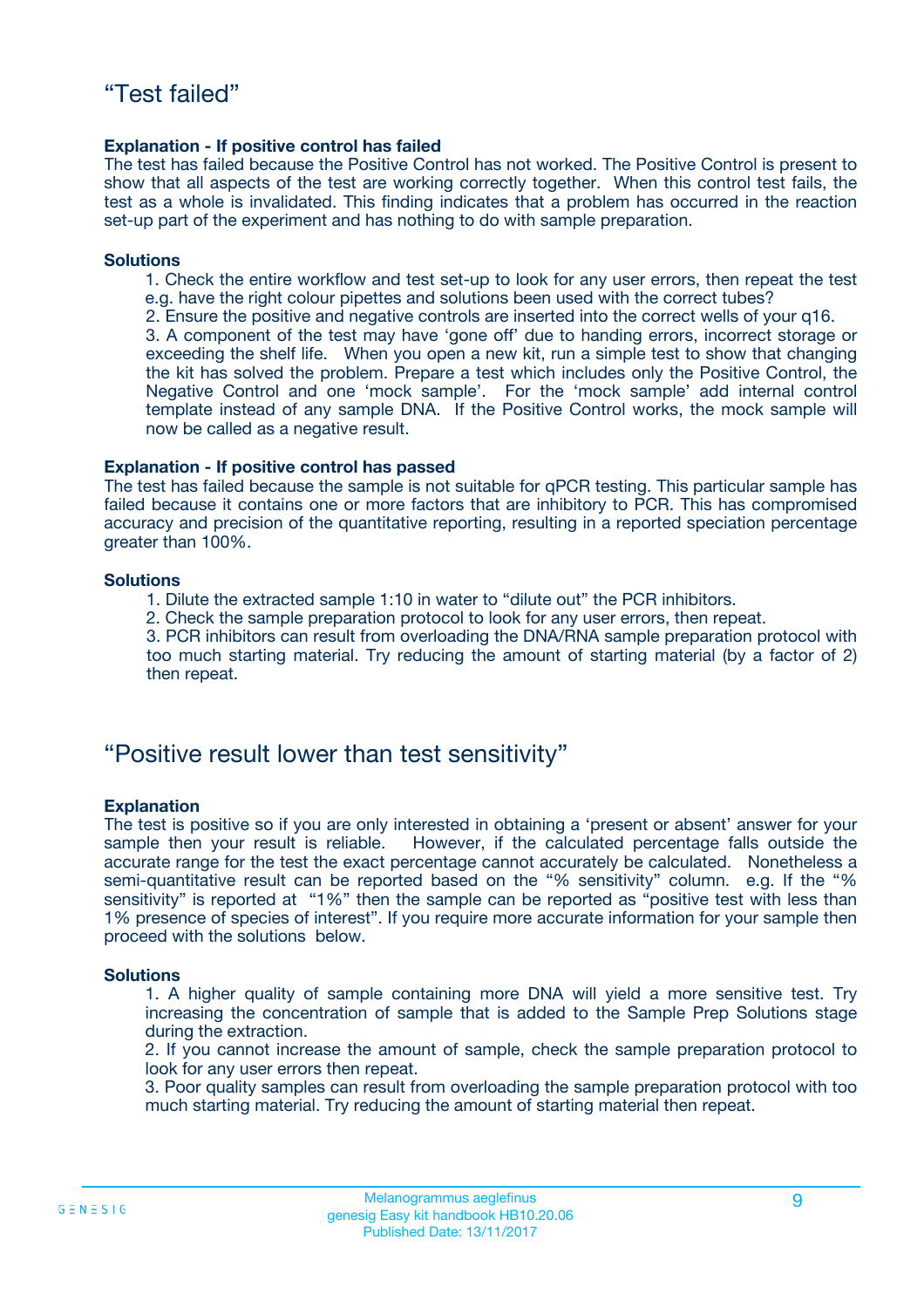### "Test failed and is contaminated"

#### **Explanation**

The Positive Control is indicating test failure, and the Negative Control is indicating test contamination. Please read the "Test Failed" and "Test contamination" sections of this technical support handbook for a further explanation.

#### **Solution**

1. For appropriate solutions, read both the "Test failed" and "Test contaminated" sections of this handbook.

### "Low level of universal target DNA"

#### **Explanation**

The test has failed because either the sample quality or quantity was too low. This has been identified by the universal target and may be caused by the sample having been compromised or a low amount of the universal target being present in the starting material. In either case the sample will not be fit for analysis.

#### **Solutions**

1. Try increasing the amount of sample that is added to the Sample Prep Solution stage during the extraction.

2. If you cannot increase the amount of sample, check the sample preparation protocol to look for any user errors then repeat.

3. Poor quality samples can result from overloading the sample preparation protocol with too much starting material. Try reducing the amount of starting material then repeat.

### "Positive - Caution, low level of universal target DNA"

#### **Explanation**

The test is positive so if you are only interested in obtaining a 'present or absent' answer for your sample then your result is reliable. However, the quantification has failed because either the sample quality or quantity was too low. The signal produced by the universal target acts as an endogenous control, identifying the quantity of DNA in the sample form which the species percentage is calculated. In this case the total level of DNA was not high enough. This will occur if the sample quality has been compromised or if a low amount of universal target was present in the starting material.

#### **Solutions**

For appropriate solutions read the "Low level of universal target DNA" section of this handbook.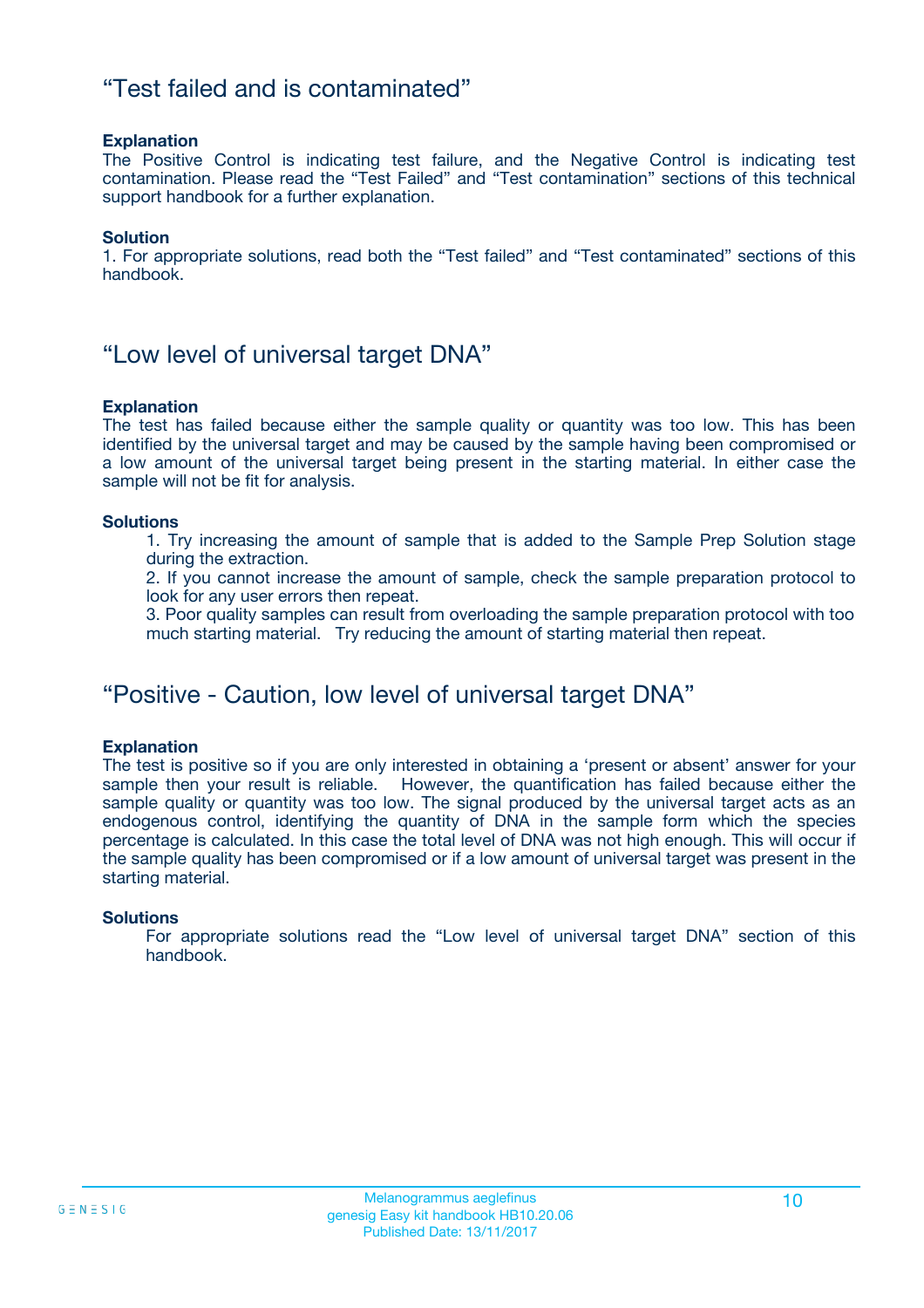# Speciation by qPCR

This kit provides a method for detecting Melanogrammus aeglefinus mitochondrial DNA that may be present in a food sample. The kit is based on the PCR amplification of a unique species specific tag present in the mitochondrial genome of that species. The mitochondrial genome is an ideal target since it has been sequenced for many different species. This allows comprehensive bioinformatics analysis followed by careful design to ensure specific detection of the desired species whilst excluding detection of other related species. Furthermore, since there are multiple copies of each mitochondrial genome within each cell, the detection sensitivity for this kit is up to 100 times greater than that of a test which targets a single copy locus within the nuclear DNA genome.

The test works by detecting the level of DNA present from the animal of interest and then compares that to the total level of animal DNA in the sample.

If testing a non-animal sample the genesig Easy AnimalFINDER kits will be more appropriate as they do not require the detection of the universal meat/fish endogenous control.

### **Sensitivity**

Under optimal conditions, the kit provides exceptional sensitivity and will detect adulterated foodstuffs. Detection of less than 0.1% adulteration is possible.

The sensitivity depends on the quality of the DNA sample that you use. Greater sensitivity is possible with higher levels of good quality DNA. The genesig q16 will automatically assess the DNA quality and report on the sensitivity of each test on a case-by-case basis.

### **Specificity**

The kit is designed to specifically detect Haddock species that are relevant to the food industry and to give negative detection on other possible animal species.

If you have a query about the detection status of a specific species or sub-species please enquire: enquiry@primerdesign.co.uk